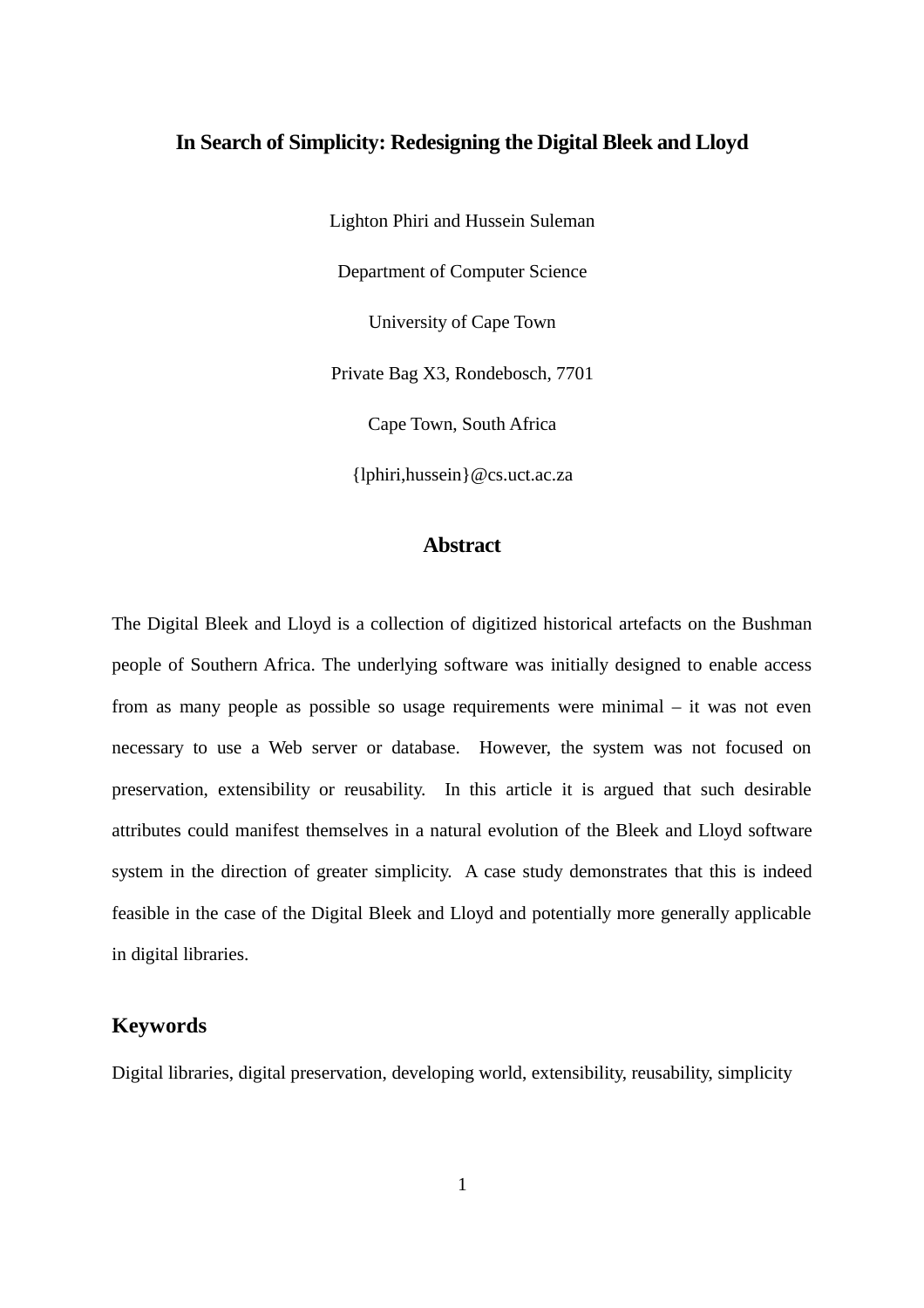### **1 Introduction**

Storage of information in digital form is increasingly becoming popular due to the flexibility and cost-effective nature of storage media. This data proliferation of both born-digital and digitised information has effectively increased the amount of digital information that is at risk of loss due to obsolescence of hardware and software, and physical damage. The process of managing this content and its associated representations over time to guarantee their longterm usability is known as digital preservation. It collectively requires the establishment and implementation of a reliable preservation policy and well-coordinated procedures to ensure that the digital objects are preserved against hardware and/or software obsolescence, media failure and any other potential physical threats posed on the digital objects  $14$ .

The preservation of digital information requires constant attention due to the fast pace at which technology is advancing and because of the delicate nature of digital storage media that is used to store digital content. A typical digital preservation procedure involves activities such as: regularly backing up of data to a different location to ensure its availability in the event of a disaster; refreshing of media by copying the digital information from one media to another; migration of digital content after a change in hardware and/or software technology used; and development of disaster recovery plans. However, in most developing countries, data producers such as cultural heritage organisations pay insufficient attention to issues surrounding digital preservation. Their digital collections are often stored in digital library and content management systems that are primarily set up for management of assets and external visibility. Activities such as migration to other platforms are assigned a lower priority. In this article, it is argued that a change in the fundamental architecture of the digital library system can potentially improve the preservability of a collection.

2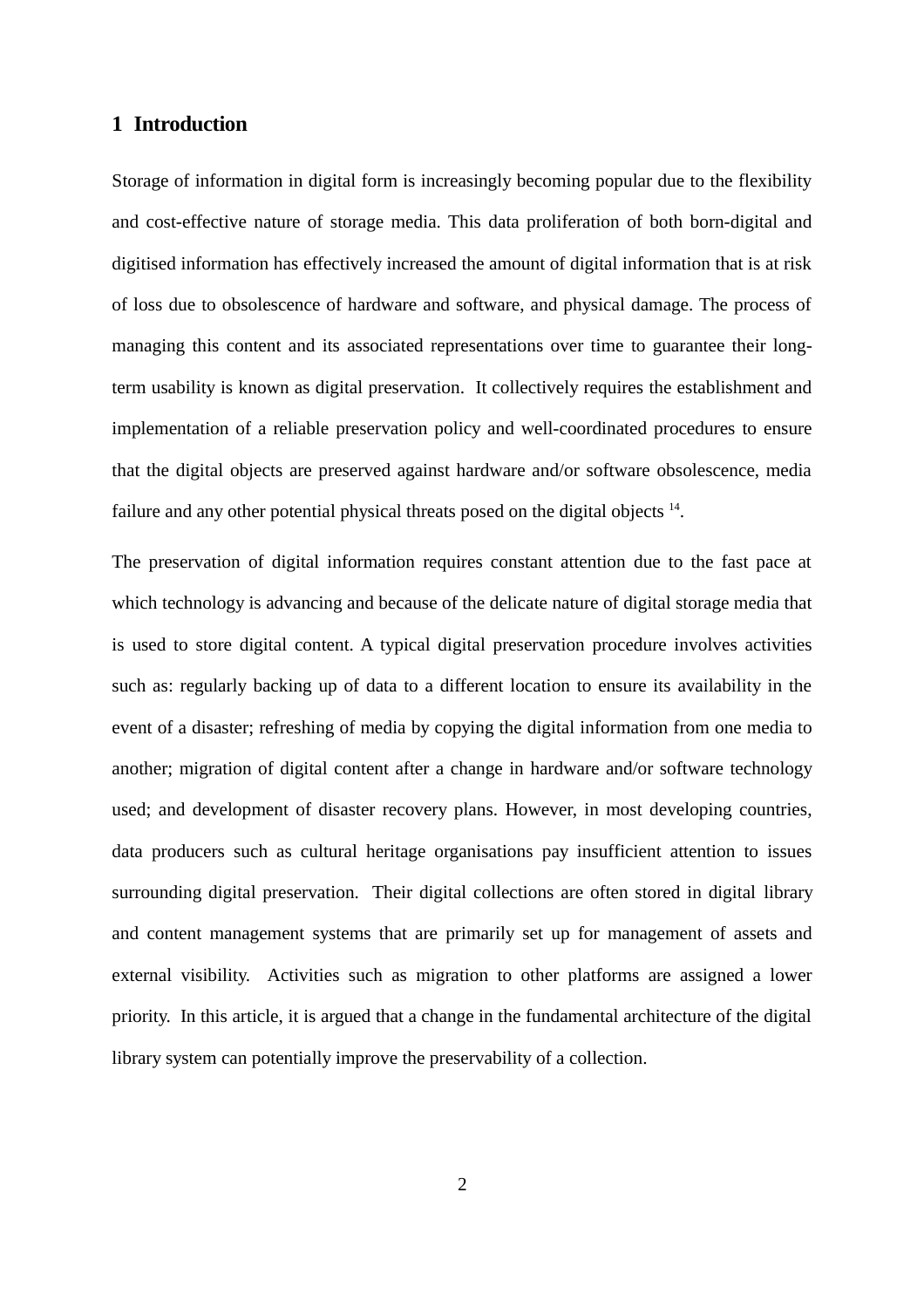Simpler architectures for digital library systems may also make it easier to interconnect systems and extend or modify the features of a specific system. In developing countries, extensions and modifications are relatively rare, given the lack of human and machine resources. Reducing the resource requirements may result in more digital library systems with improved services. Thus, this article presents some elements of an alternative architecture for digital library systems that is arguably easier to manipulate and therefore supports more use cases and long term preservation.

In our earlier work <sup>19</sup>, we highlighted some issues that hinder widespread preservation projects in Africa. A number of possible techniques and solutions currently adopted in African projects to preserve heritage were also presented. Overall, simplicity is proposed as a potential key criterion for building lightweight systems that are easy to maintain and migrate, effectively reducing overall maintenance costs. In order to further our investigation on simplicity, a recent project <sup>17</sup> involved building a prototype lightweight, distributable, generic repository management and access system. The design approach centred on simplicity is potentially useful in areas with limited resources and/or expensive Internet bandwidth.

This article focuses on a case study where the Digital Bleek and Lloyd collection was transformed into a simpler form to gain all the potential advantages listed above. The following sections present background work, details of the case study, analysis of the case study and, finally, concluding remarks.

### **2 Related Work**

The 1996 Task Force Report<sup>21</sup> on Archiving of Digital Information initiated formal research in digital preservation. It is particularly important because it identified the core challenges of digital preservation for organisations that manage digital collections. A number of initiatives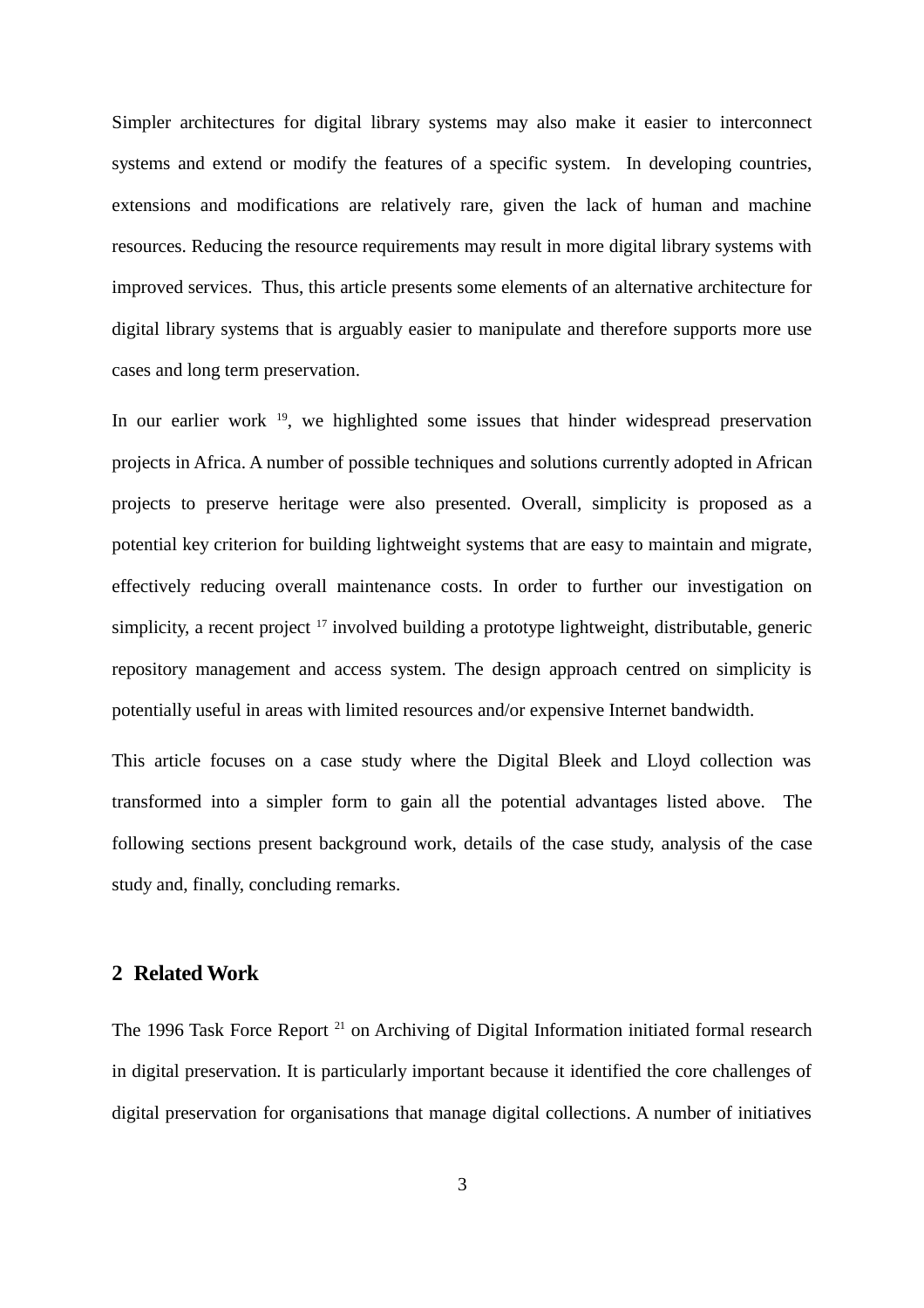have since emerged to support digital preservation. The Open Archival Information System (OAIS) reference model <sup>5</sup> provides a formal and comprehensive overview of digital preservation and was approved by the International Standards Organisation (ISO) as the ISO 14721 standard. It has since been used as a basis for most tools that currently facilitate preservation. Preservation Metadata: Implementation Strategies (PREMIS) is a working group, composed of international experts in metadata to support digital preservation activities <sup>13</sup>. PREMIS is essentially a metadata community initiative that recommends best practices for preservation metadata. The PREMIS working group published a data dictionary and an XML schema to support the implementation of the data dictionary in digital archiving systems. The National Digital Information Infrastructure and Preservation Programme (NDIIPP) is a programme, led by the Library of Congress, to archive and provide access to digital resources. NDIIPP is a precursor to the National Digital Stewardship Alliance (NDSA), an organisation focused on improving preservation standards and practices  $10$ .

In the repository software development community, some projects have emerged as enablers of distributed preservation. Lots Of Copies Keep Stuff Safe (LOCKSS) is an international community initiative that provides libraries with digital preservation tools and support to facilitate the preservation of authorised copies of digital content <sup>12</sup>. DuraCloud is a managed cloud service that provides organisations with the necessary cloud subscription services to make it possible to safely store digital content in the cloud by easily multiplexing digital content storage with different providers  $6$ . MetaArchive is a distributed alliance of university libraries, archives and research centres that works towards supporting distributed digital preservation practices. The MetaArchive corporation uses a technical framework that is based on the LOCKSS software to ingest digital content into the geographically distributed network <sup>15</sup>. However, these hosted services require payment of subscription fees periodically and work on the assumption that participating organisations have adequate Internet bandwidth.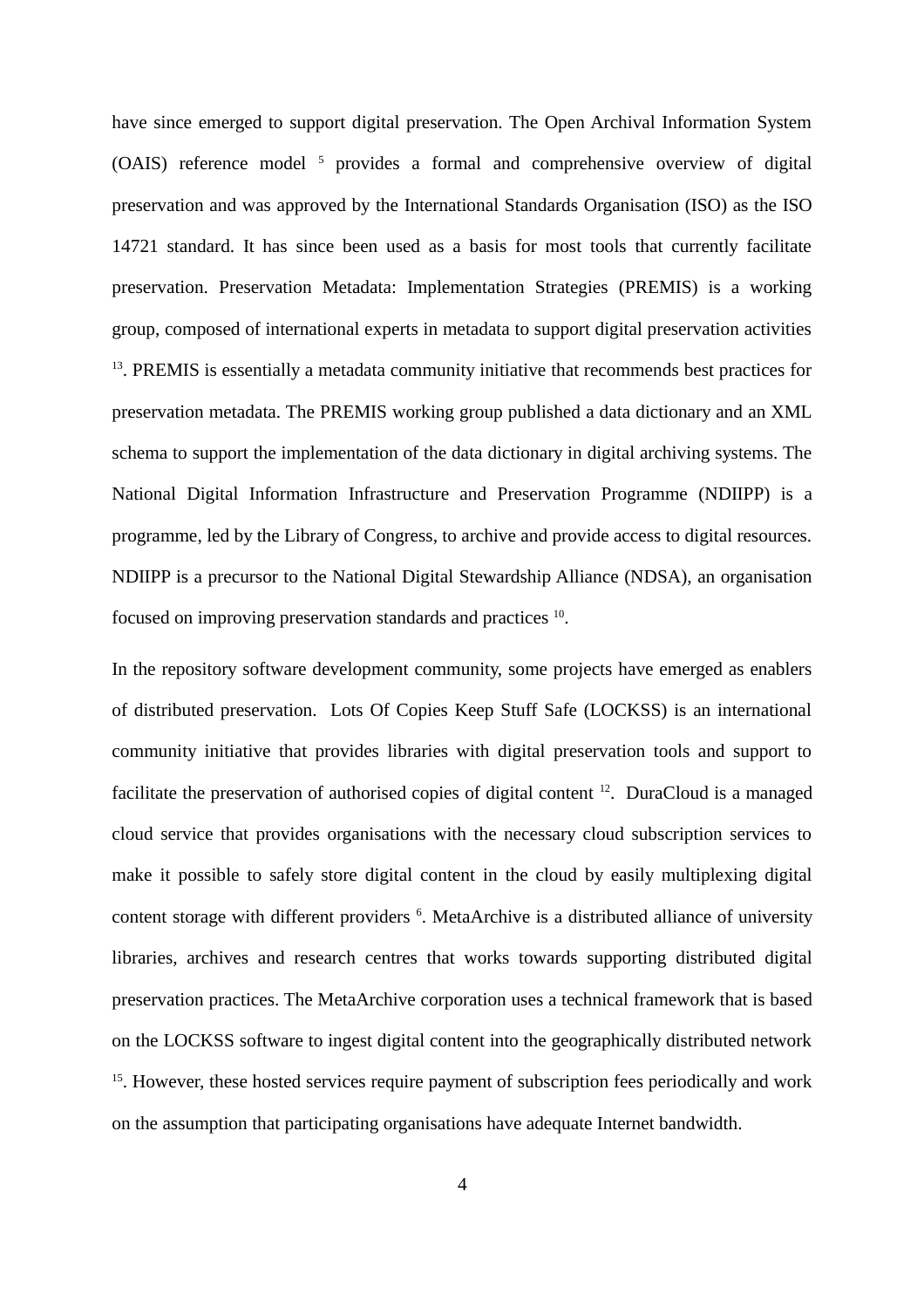Standalone repository software tools are commonly used to facilitate digital preservation. Greenstone<sup>1</sup> and Omeka<sup>8</sup> are commonly used by cultural heritage organisations for creation of digital collections. Greenstone is particularly popular in developing countries due to its ability to create digital collection archives that can potentially be distributed on a CD-ROM. DSpace  $^{20}$  and EPrints  $^7$  are popular among academic institutions where they are commonly used to build institutional repository systems. However, the downside of using such standalone tools is that the preservation and extensibility features built into them require individuals with full developer-level knowledge of the software packages.

In contrast, the Library of Congress developed the BagIt specification that specifies a hierarchical file packaging format for storage and transfer of digital content  $2$ . The packaging format is specifically designed to facilitate the storage and transfer of digital content for long term preservation. The specification has resulted in the development of a number of utility tools that are used to facilitate digital preservation  $11$ . This concept of flexibility applies equally well to services as it does to data. The Dienst  $9$ , ODL  $^{16}$  and OpenDLib  $^3$  projects all sought to decrease management and effort, without compromising on features, by introducing flexible Web-based component architectures. In these cases, systems were created by interconnecting a suite of simple components to provide the necessary level of complexity of a fully-fledged digital library system.

The projects described above demonstrate the feasibility of preservation-oriented data stores and flexible service architectures, both premised on simplicity as an architectural principle. This article now merges, extends and generalises these ideas to create a minimal framework for simple digital library systems/collections, operationalised in the Digital Bleek and Lloyd collection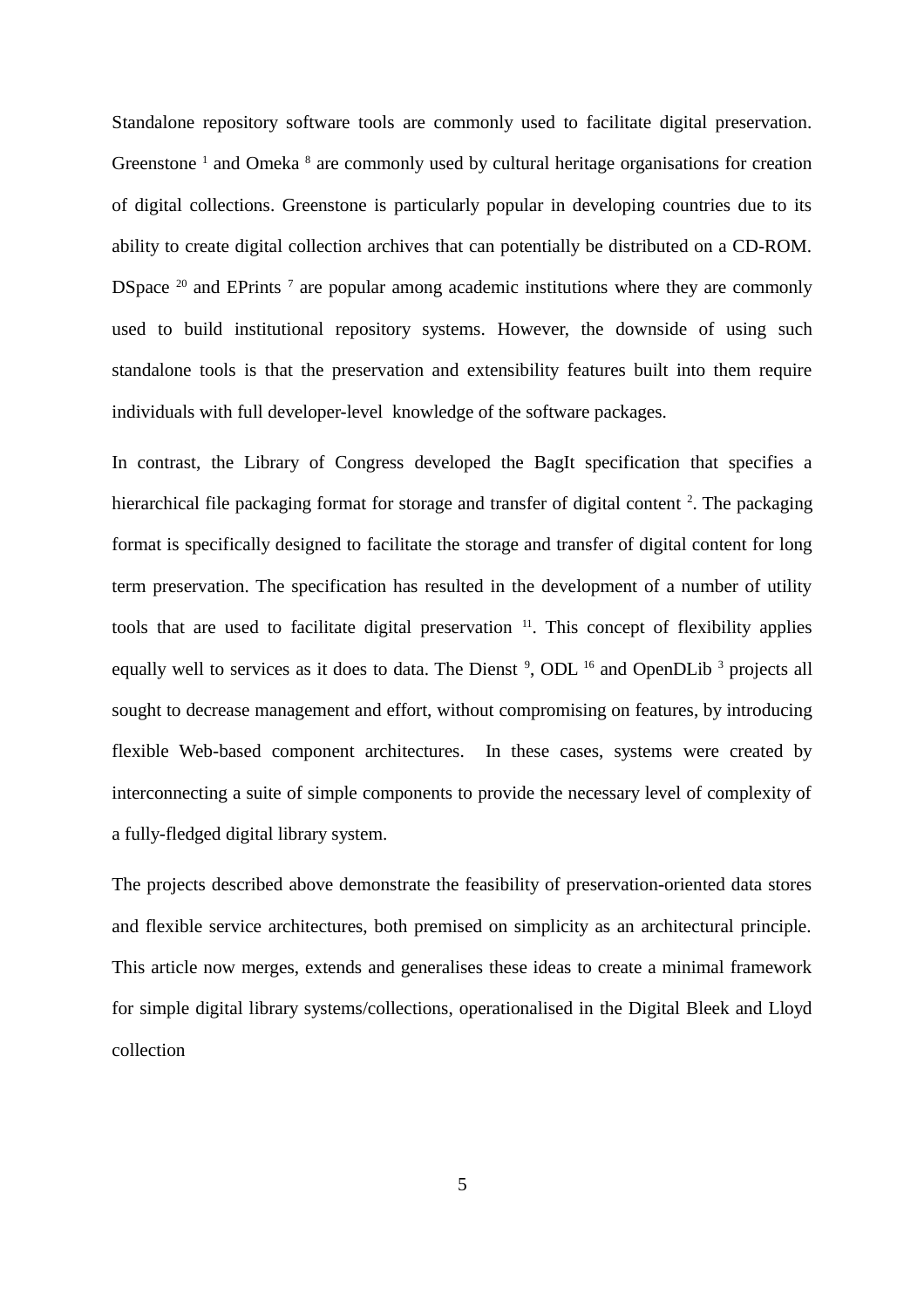## **3 Case Study: The Digital Bleek and Lloyd Collection**

The Bleek and Lloyd collection is a  $19<sup>th</sup>$  century compilation of notebooks and drawings comprising of linguistic and ethnographic work of Lucy Lloyd and Wilhelm Bleek on the life of the |Xam and !Kun Bushmen people of Southern Africa. In 2003, the Lucy Lloyd Archive and Research centre at the University of Cape Town embarked on a large scale digitisation project and all the artefacts were scanned and corresponding representation information generated.



Figure 1. The Digital Bleek and Lloyd Collection

<span id="page-5-0"></span>The scanned images formed the basis for the implementation of a Digital Library System that is used to store, manage and preserve digital objects, effectively making the digital collection accessible online.

Explicit user requirements necessitated the implementation of an XML-centric solution that is accessible on a wide range of storage devices (CD-ROM drives, USB drives and local network drives), is hardware independent and also requires minimal software installation. The collection is Web-based and accessible online<sup>4</sup>, as shown in Figure [1.](#page-5-0) The implementation of the digital collection was based on pre-generated hyperlinked static XML pages from XML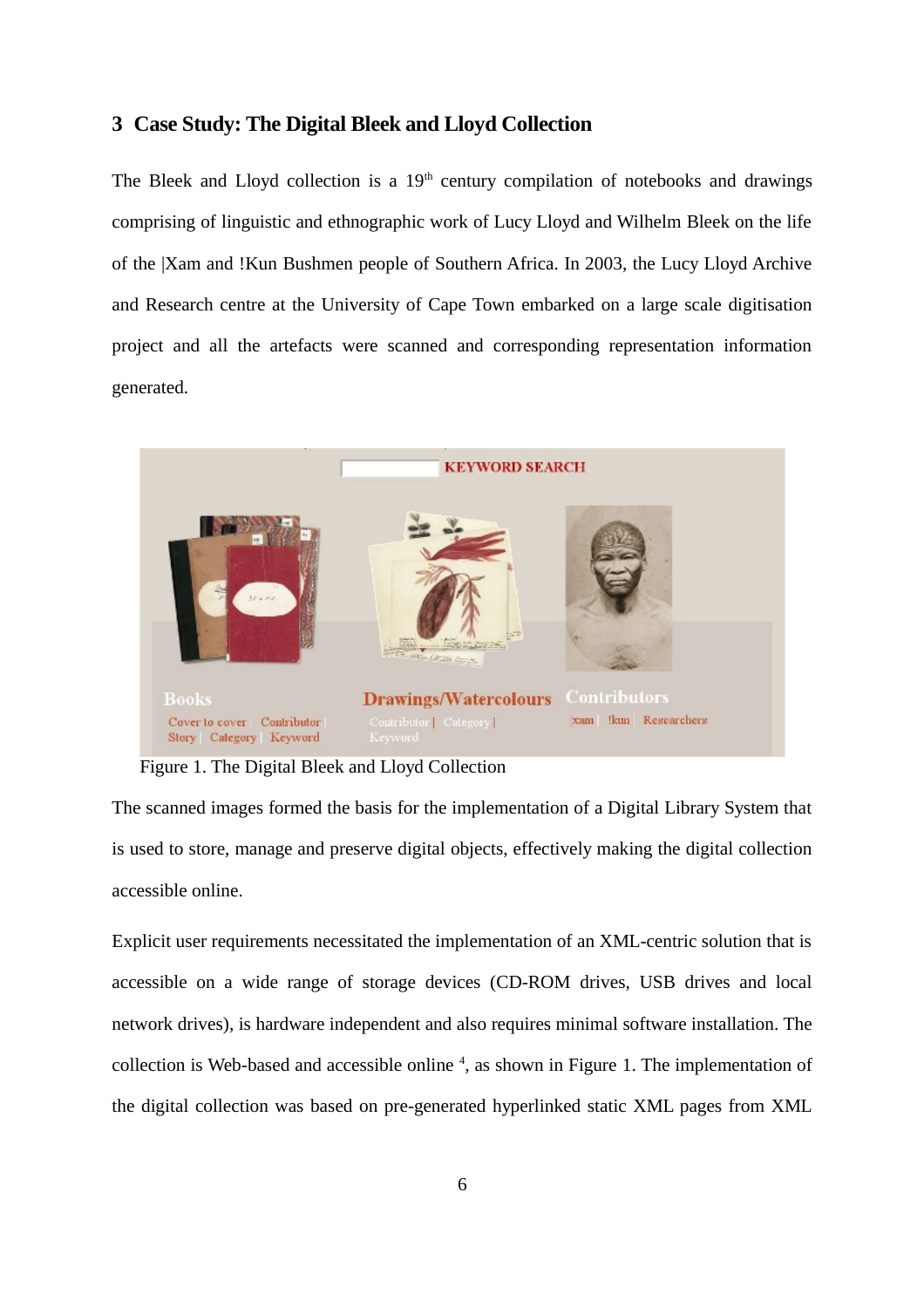source data using XSLT. An Ajax-based search component was integrated with the static pages, coupled with a JavaScript routine to perform query operations <sup>18</sup>.

The collection's repository architecture was recently redesigned in an attempt to facilitate the long term preservation of the digital content and also to make it possible to easily integrate the system with new collections of recently digitised content and new services.

### **3.1 High Level System Architecture**

The high-level architecture of the system, as shown in Figure [2,](#page-7-0) is composed of three main layers: the client layer is made up of the user interface through which end users interact with the system; the service layer is composed of services that facilitate discovery of information; and the repository layer is used as a storage facility for the digital objects. The repository stores both the digital content and metadata objects on the filesystem, using a hierarchical filesystem structure, with the metadata objects stored in XML plain text files.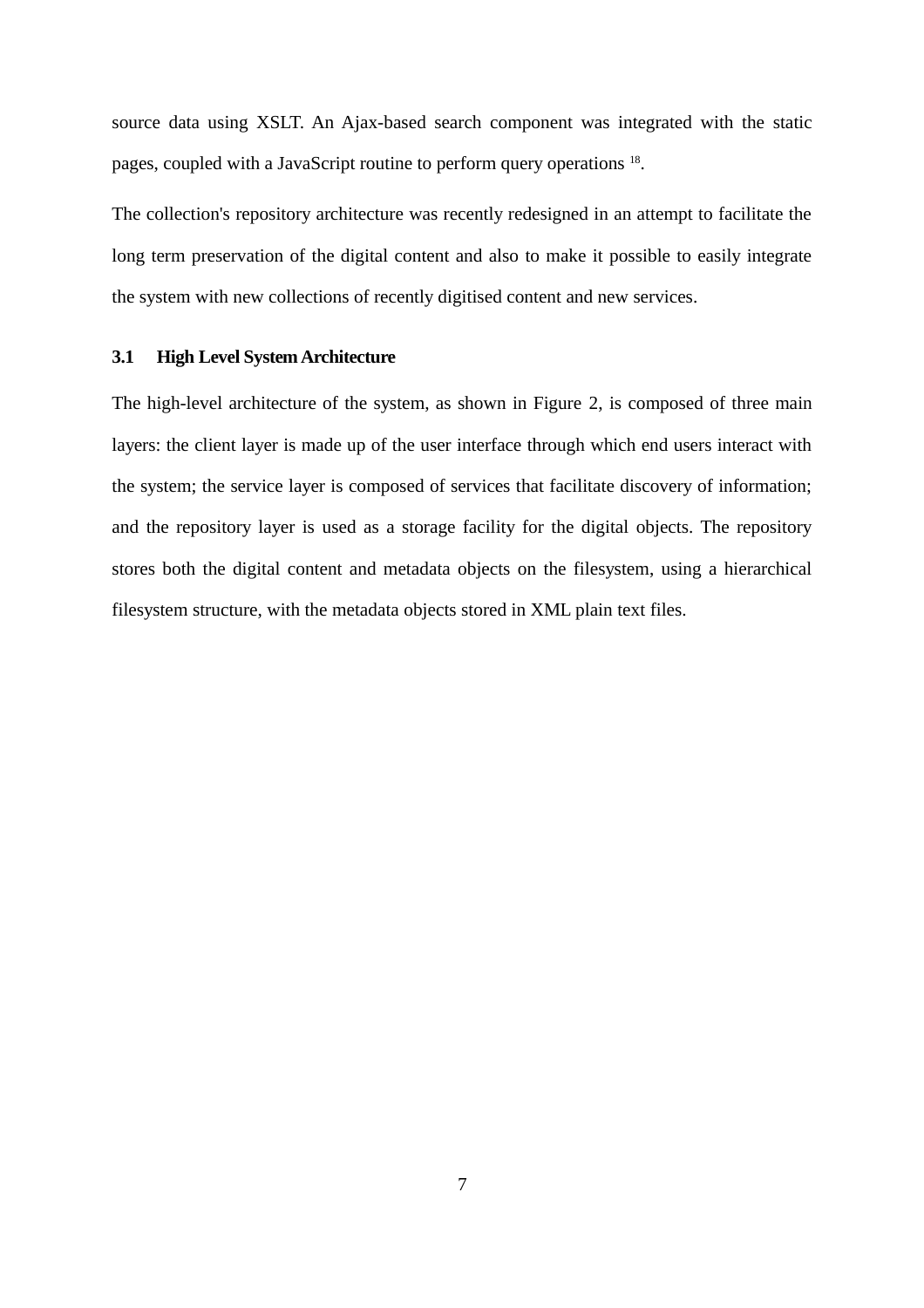

<span id="page-7-0"></span>Figure 2. The Digital Bleek and Lloyd System Architecture

# **3.2 Collection Overview**

Table [1](#page-7-1) presents an overview of part of the Bleek and Lloyd collection; more content is still being digitized and it is anticipated that these digital objects would eventually have to be integrated with the current digital collection.

| 10010 11 0 TCl TIC IT OF AIC DICCII 0110 110 TO COMCCHOIL |                                      |
|-----------------------------------------------------------|--------------------------------------|
| Collection theme                                          | Historical artefacts; museum objects |
| <b>Material types</b>                                     | <b>Digitised</b>                     |
| Collection size                                           | $6.2$ GB                             |
| Content type                                              | image/jpeg                           |
| Total number of digital objects                           | 18,924                               |

<span id="page-7-1"></span>Table 1. Overview of the Bleek and Lloyd Collection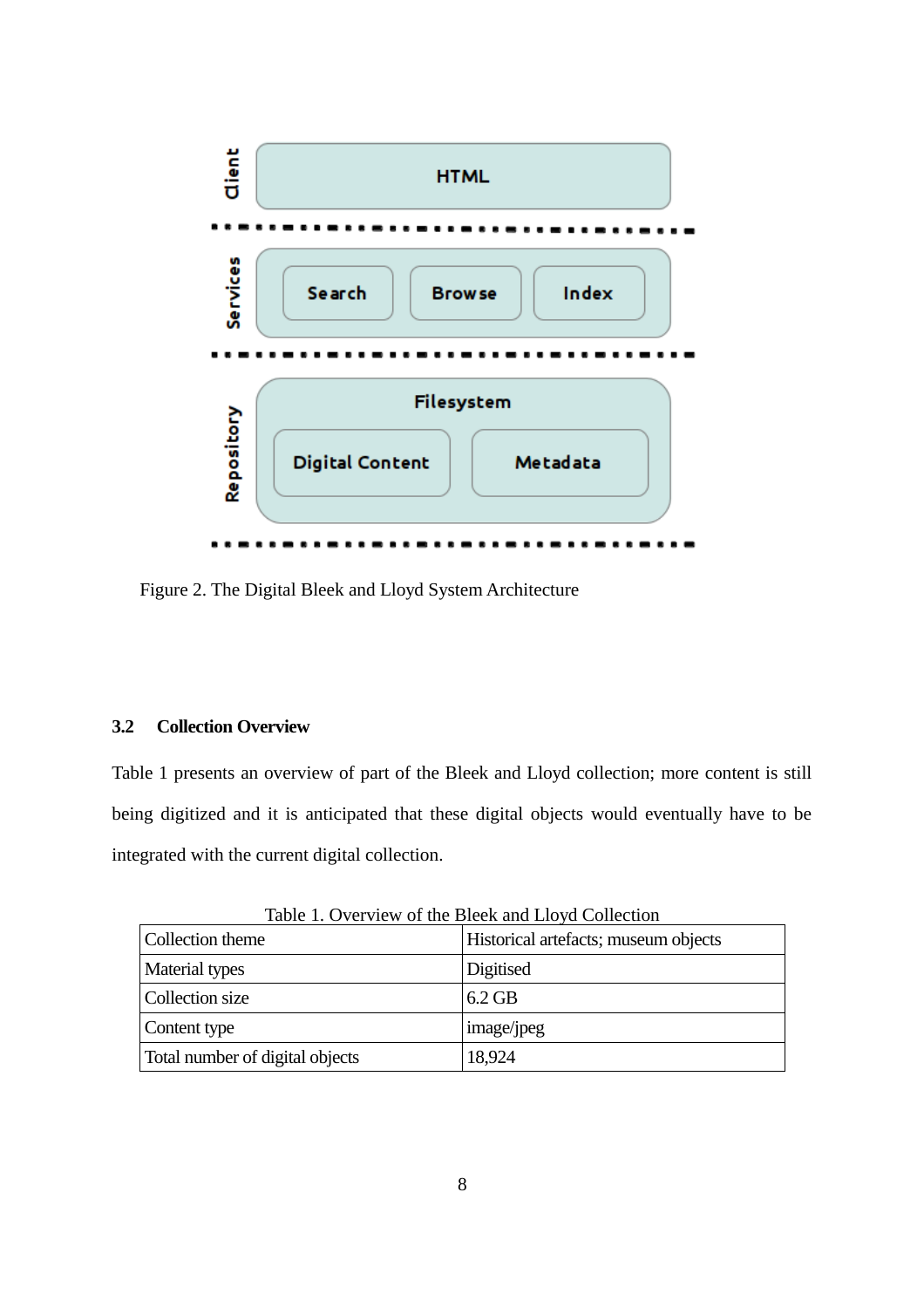#### **3.3 Data Model**

The digital objects – digital content and metadata objects – are both contained in the filesystem, within hierarchical container structures – filesystem directories. The hierarchical structures conform to the original collection structure that implicitly defines the relationship between the actual digital content and collection types. Figure [3](#page-9-0) shows part of the books collection structure of the Bleek and Lloyd collection. The hierarchical structure is important as it helps to preserve the semantics of the digital content. It also helps in the overall management of the repository as bulk actions can be performed on objects contained within the same container. The other advantage of using a hierarchical model is that it helps to implicitly define relationships between disparate objects; in the case of the digital Bleek and Lloyd collection, it helps to define the relationship between actual digital content (e.g., the images) and virtual objects (e.g., the stories).

### **3.4 Digital Objects**

The metadata objects are stored as plain XML text files on the filesystem, alongside the corresponding objects that they describe. The XML text files are encoded using qualified Dublin Core<sup>22</sup>.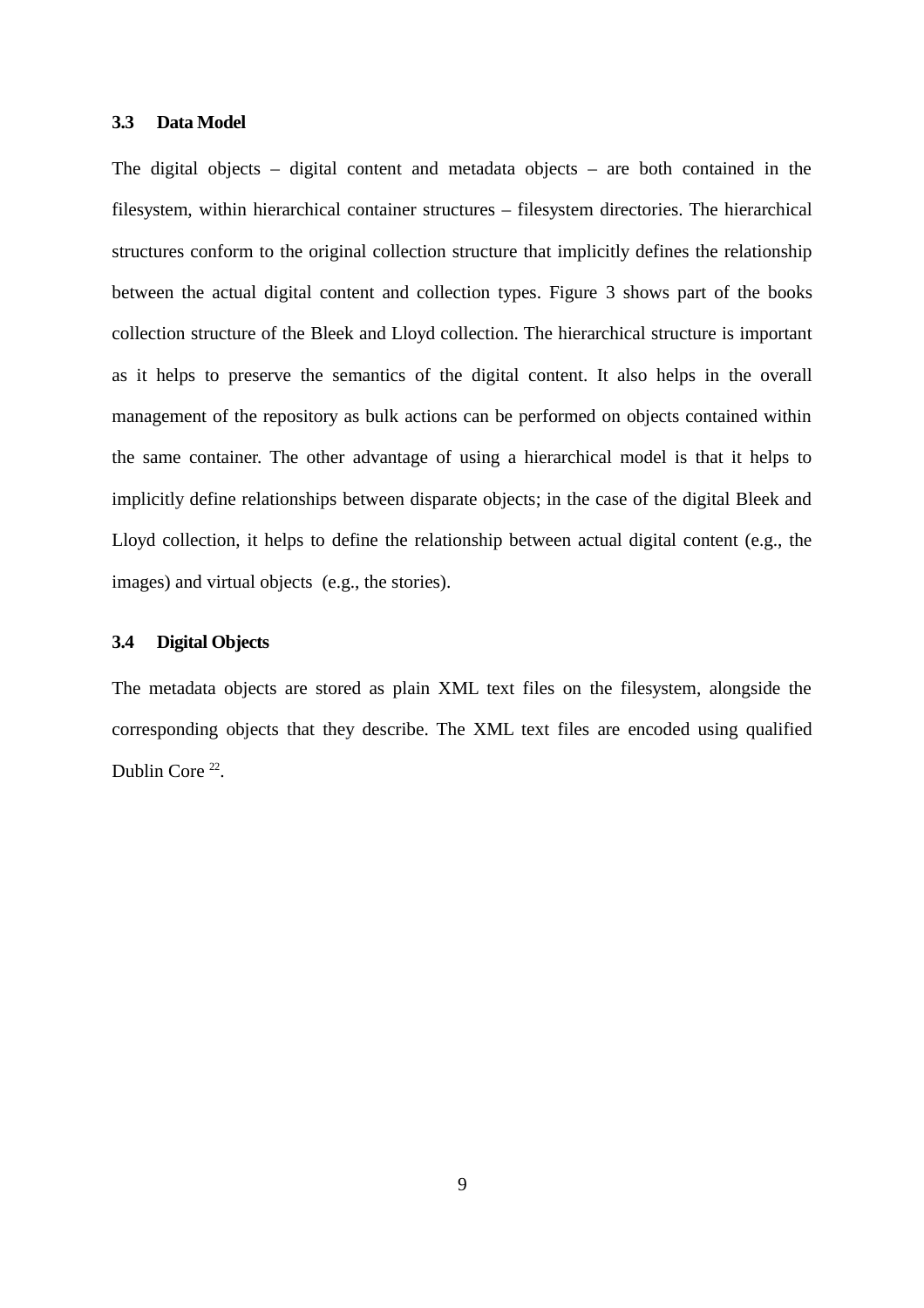

<span id="page-9-0"></span>Figure 3. The Repository Hierarchical Directory Structure

This design strategy helps to simplify the preservation of the collection by making is easy for the collection to be migrated to other hardware and/or software platforms. The use of plain text files as storage for metadata, as opposed to the traditional mode of using a database, is especially useful as it makes it possible for the digital objects to be easily moved to any type of hardware or software platform with very little effort. The use of the 'cCopy' utility command present in virtually any operating sSystem is sufficient to move the entire collection. The explicit use of Dublin Core as the metadata scheme ensures conformance to international standards and widespread understanding of the metadata. Physically storing metadata files with the actual objects makes it easier for the representation information to be moved together with the objects when moving to a different hardware and/or software platform.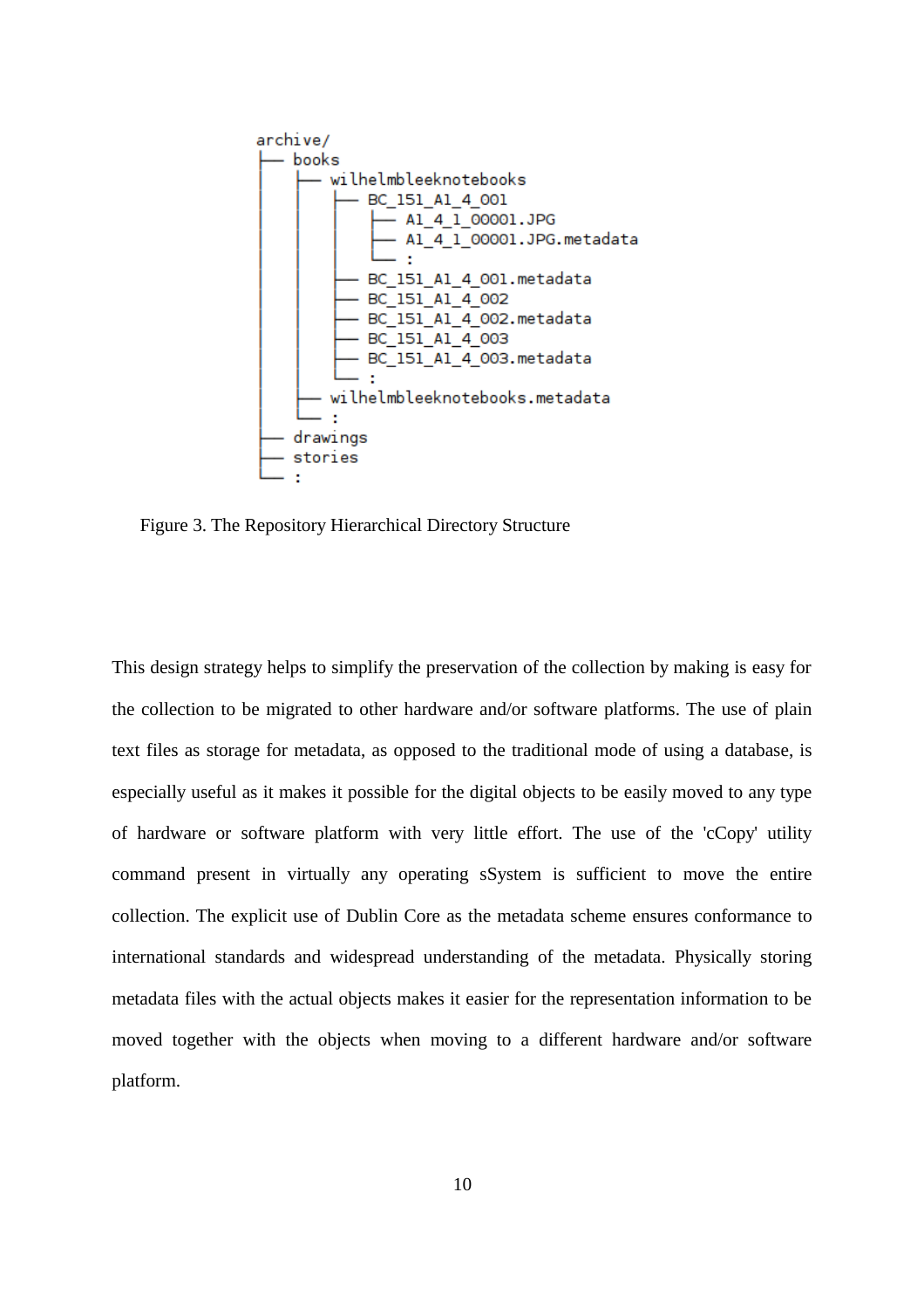```
<?xml version="1.0" encoding="UTF-8"?>
<resource xmlns:dc="http://purl.org/dc/elements/1.1/"
   xmlns:dcterms="http://purl.org/dc/terms/">
    <dc:title>BC 151 A1 4 002</dc:title>
    <dcterms:hasPart>Al_4_2_FRCOV.JPG</dcterms:hasPart>
    <dcterms:hasPart>Al 4 2 IFCOV.JPG</dcterms:hasPart>
    <dcterms:hasPart>Al 4 2 00334.JPG</dcterms:hasPart>
    <dcterms:hasPart>Al 4 2 00428.JPG</dcterms:hasPart>
    <dcterms:hasPart>Al 4 2 IBCOV.JPG</dcterms:hasPart>
    <dcterms:hasPart>Al_4_2_BKCOV.JPG</dcterms:hasPart>
    <dcterms:hasPart>Al_4_2_SPINE.JPG</dcterms:hasPart>
</resource>
```
<span id="page-10-2"></span>Figure 4. A Sample Container Object XML Metadata File

```
<?xml version="1.0" encoding="UTF-8"?>
<resource xmlns:dc="http://purl.org/dc/elements/1.1/"
    xmlns:dcterms="http://purl.org/dc/terms/"
    xmlns:bl="http://lloydbleekcollection.uct.ac.za">
    <dc:identifier>32</dc:identifier>
    <dc:title>Sun, Moon, and Stars</dc:title>
    <dcterms:contributor>||kabbo (Jantje) (II)</dcterms:contributor>
    <dc:subject>Celestial bodies and aeroscopy</dc:subject>
    <dc:description>...</dc:description>
    <dcterms:created>1871</dcterms:created>
    <dcterms:requires>A1_4_2_00377.JPG</dcterms:requires>
    <dcterms:requires>Al 4 2 00378.JPG</dcterms:requires>
</resource>
```
<span id="page-10-1"></span>Figure 5. A Sample Virtual Object XML Metadata File

```
<?xml version="1.0" encoding="UTF-8"?>
<resource xmlns:dcterms="http://purl.org/dc/terms/">
    <dcterms:requires>wilhelmbleeknotebooks/2</dcterms:requires>
</resource>
```
<span id="page-10-0"></span>Figure 6. A Sample Digital Content XML Metadata File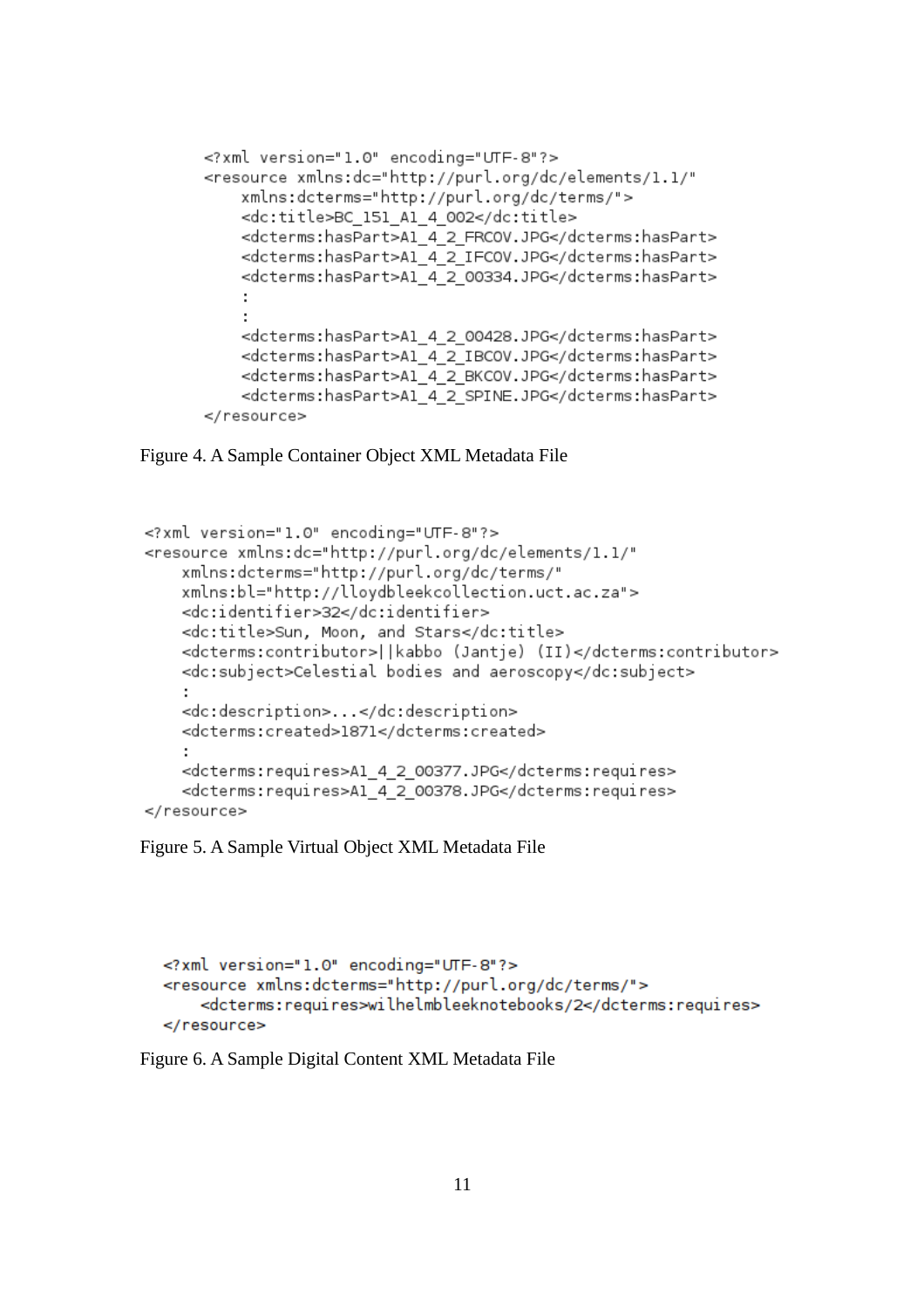There are three distinct types of metadata objects: container metadata objects define the composition of a directory that can be composed of other container metadata objects and/or digital content; virtual objects help define the semantics of the images and collection as a whole by describing the logical association of the images and collection; and digital content metadata objects describe the actual images. The container-based metadata files are a manifest of the objects contained within them. Figures [4,](#page-10-2) [5](#page-10-1) and [6](#page-10-0) show sample metadata files for container objects, virtual objects and digital content objects respectively.

#### **3.5 End User Access**

The collection front-end makes use of statically-generated HTML files, with an AJAXenabled search feature for online/off-line searchability of information. It is generated by applying XSLT style sheets to all the collection metadata objects. This technological decision removes the dependency of a Web server and/or Application server for rendering of the collection content. The only software component that would inevitably be required is a Web browser, effectively making it possible for the collection to be stored and accessed from other hardware storage devices such as CD-ROMs, USB drives and local network drives.

# **4 Discussion**

The simple techniques and solutions used to redesign the digital Bleek and Lloyd collection have obvious advantages, particularly to organisations with limited resources. The solution allows for the seamless moving of the collection to any hardware and/or software platform and allows for the recreation of the collection in disaster recovery scenarios. The advantage of this is a cost-effective preservation strategy resulting from reduced reliance on expensive, technically-inclined, human resources; and a simplified migration process that any computer novice would be capable of performing.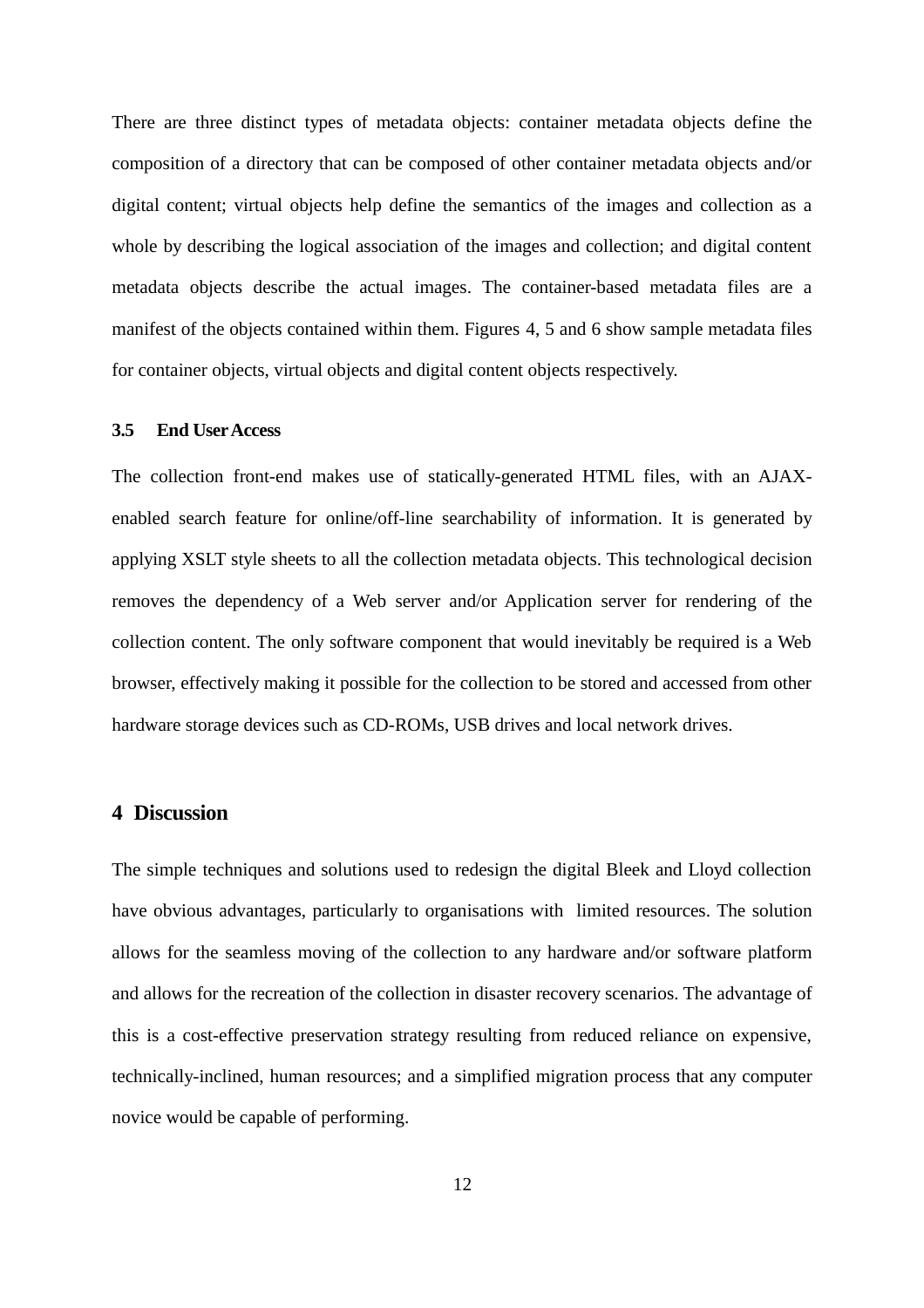The use of plain text for storage of metadata, as opposed to using a database, facilitates the portability of system. The filesystem is a very efficient place to store data; in fact, that is where many databases store their data files. Most importantly, however, the digital collection uses the simplest possible retrieval mechanism (the reading of a file in a directory location) and the data is seldom modified. The use of the filesystem for storage of the metadata makes it the optimal storage location.

Hardware and software obsolescence could easily be overcome as the collection can easily be migrated to a different platform. Additionally, plain text files are highly like to be supported in future software versions. There is no guarantee that most of the currently existing proprietary database formats will be supported in the near future or if future software versions will be backwards compatible, but text files in hierarchical directories are probably going to be understandable.

The major challenge, however, would be to explore the scalability of such simple techniques when applied to large and complex collections. Another challenge is perhaps brought about by the use of static HTML files. The static collection necessitates complete regeneration of the entire digital collection when additional content is added to the collection. This is clearly not optimal as it would make it challenging to operate constantly changing collections.

### **5 Conclusions**

Simplicity in the design of digital library systems is arguably a better bet for preservation of crucial cultural heritage collections. At the same time, simple architectures can support extensibility and flexibility of services. These ideas were tested by converting the Digital Bleek and Lloyd to conform to these principles. The new system is wholly a replacement for the prior system, but with a digital object structure that enables simpler preservation over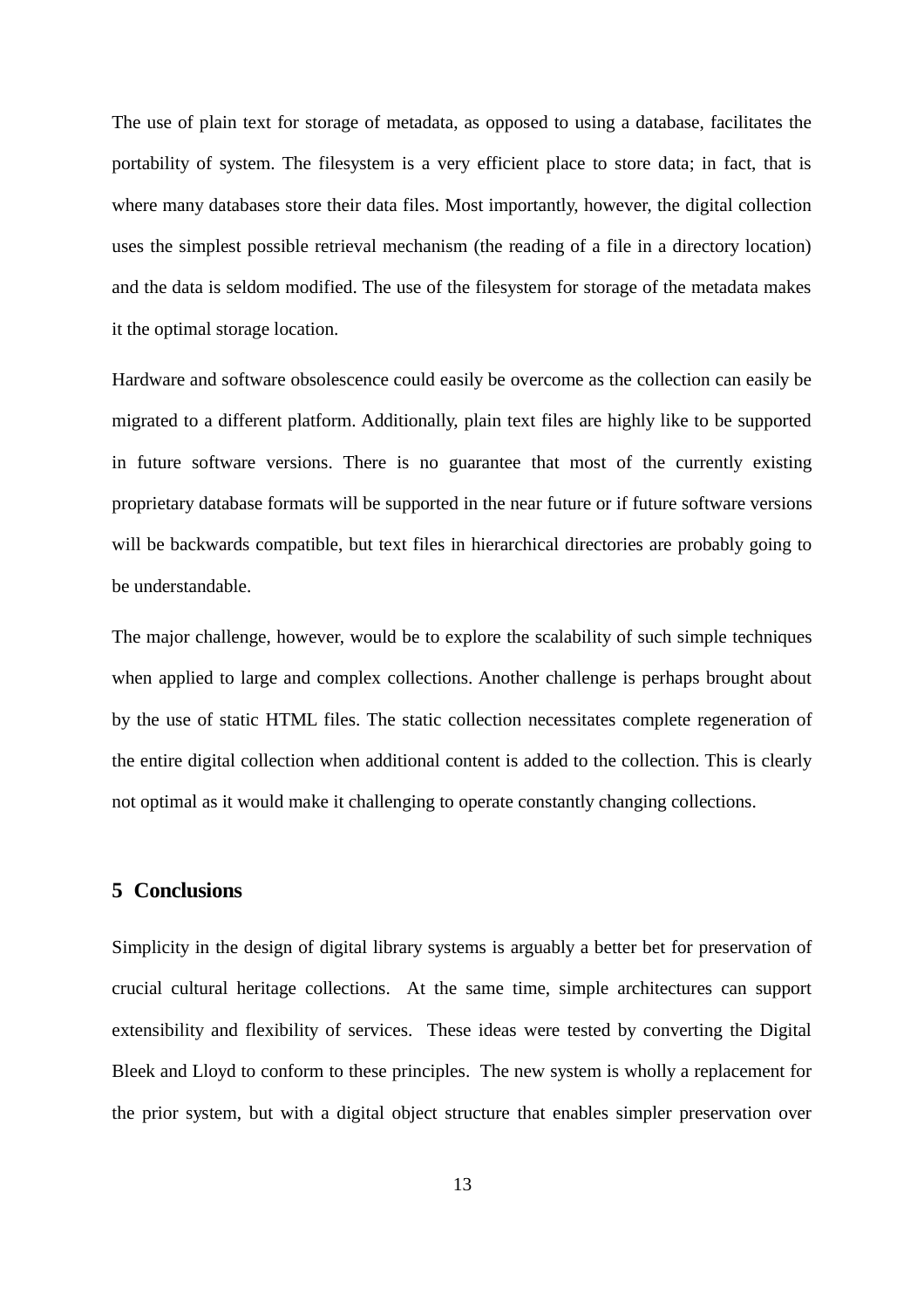time and enables easier integration of new services. Thus, as a proof-of-concept, it has been shown that it is possible to create a production-quality digital library system based on fundamental notions of simplicity.

This is, however, only a first step in providing sufficient evidence that a simpler architectural design will work for digital library systems in general.

# **6 Future Work**

This simple approach to the architecture of digital library systems can be extended and generalised further.

For the most part, the solution presented is somewhat specific to the Bleek and Lloyd collection; there is thus a need to generalise this approach to make it applicable to a wide range of collections. This would require formally identifying design decisions that may inevitably result in a simple, lightweight system that is easy to manage. This is particularly important as it would highlight how simple repository storage and service architectures can be designed.

A comprehensive evaluation of such an approach is also required to identify the advantages and disadvantages that such solutions have when compared to well-established architectural patterns. It would particularly be useful to establish the scalability of simpler architectures.

A number of existing solutions are implemented with out-of-the-box support for essential features like extensibility and interoperability. It would thus be imperative to explicitly support such features. It may also be necessary to explicitly integrate the current solution with tools and services that facilitate preservation, such as content conversion, logging and integrity checking.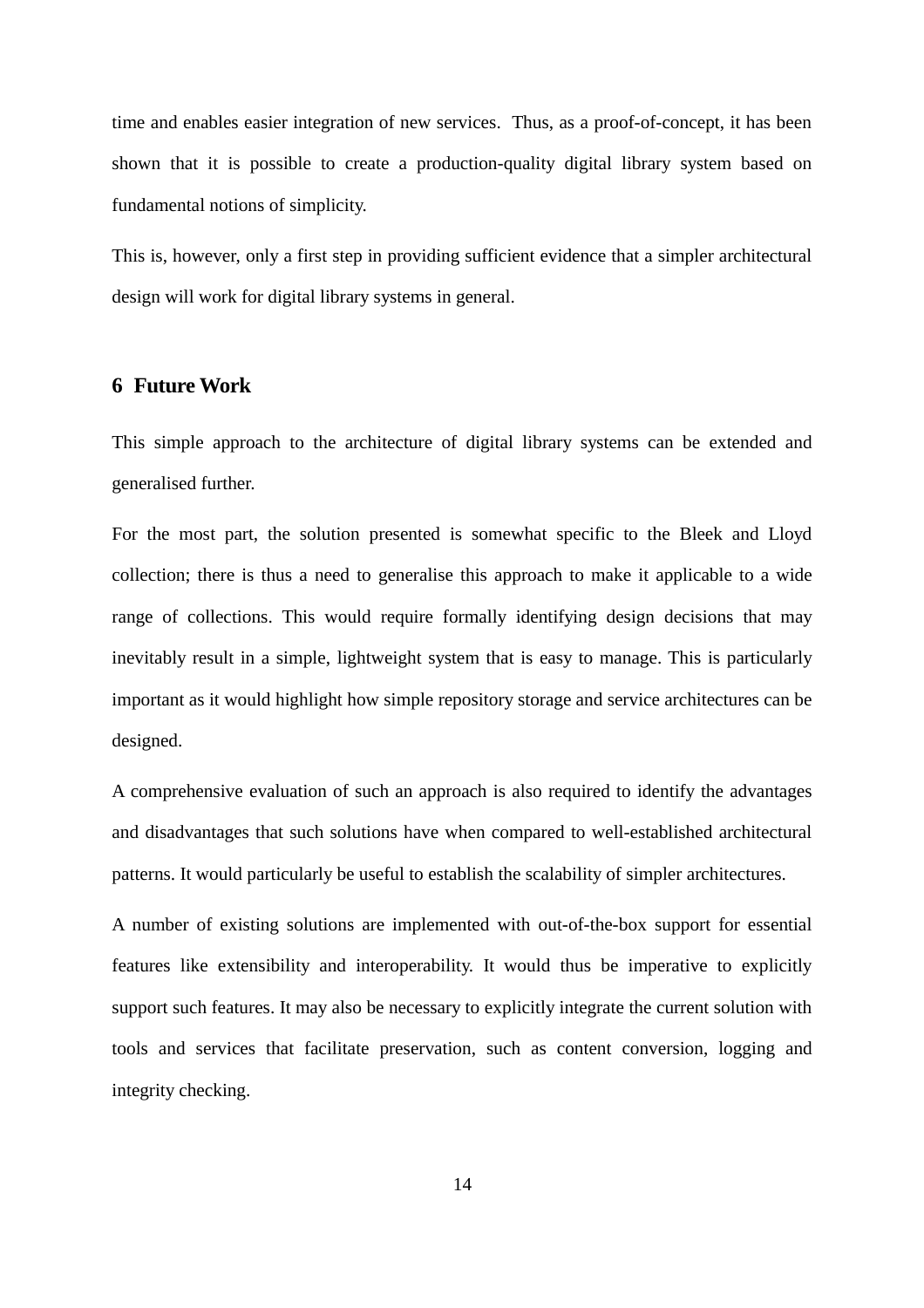# **7 References**

- 1. Bainbridge, D., Buchanan, G., Mcpherson, J., Jones, S., Mahoui, A., and Witten, I.H. Greenstone : A platform for distributed digital library applications. *Proceedings of the 5th European Conference on Research and Advanced Technology for Digital Libraries*, (2001), 137-148.
- 2. Boyko, A., Kunze, J., Littman, J., Madden, L., and Vargas, B. The BagIt File Packaging Format (V0.97). *Retrieved September 7*, 2011, 26. http://www.ietf.org/internetdrafts/draft-kunze-bagit-06.txt.
- 3. Castelli, D., Pagano, P., and Thanos, C. OpenDLib: an infrastructure for new generation digital libraries. *International Journal on Digital Libraries 4*, 1 (2004), 45-47.
- 4. Centre of Curating the Archive. The Digital Bleek and Lloyd. http://lloydbleekcollection.cs.uct.ac.za/.
- 5. Consultative Committee for Space Data Systems. *Reference Model for an Open Archival Information System (OAIS)*. Issue, Washington, DC, 2002.
- 6. DuraSpace. DuraCloud. 2012. http://duracloud.org/.
- 7. Gutteridge, C. GNU EPrints 2 Overview. *11th Panhellenic Academic Libraries Conference*, (2002).
- 8. Kucsma, J., Reiss, K., and Sidman, A. Using Omeka to Build Digital Collections: The METRO Case Study. *D-Lib Magazine 16*, 3/4 (2010).
- 9. Lagoze, C. and Davis, J.R. Dienst: an architecture for distributed document libraries. *Communications of the ACM 38*, 4 (1995), 47.
- 10. Library of Congress. Digital Preservation (Library of Congress). 2012. http://www.digitalpreservation.gov/.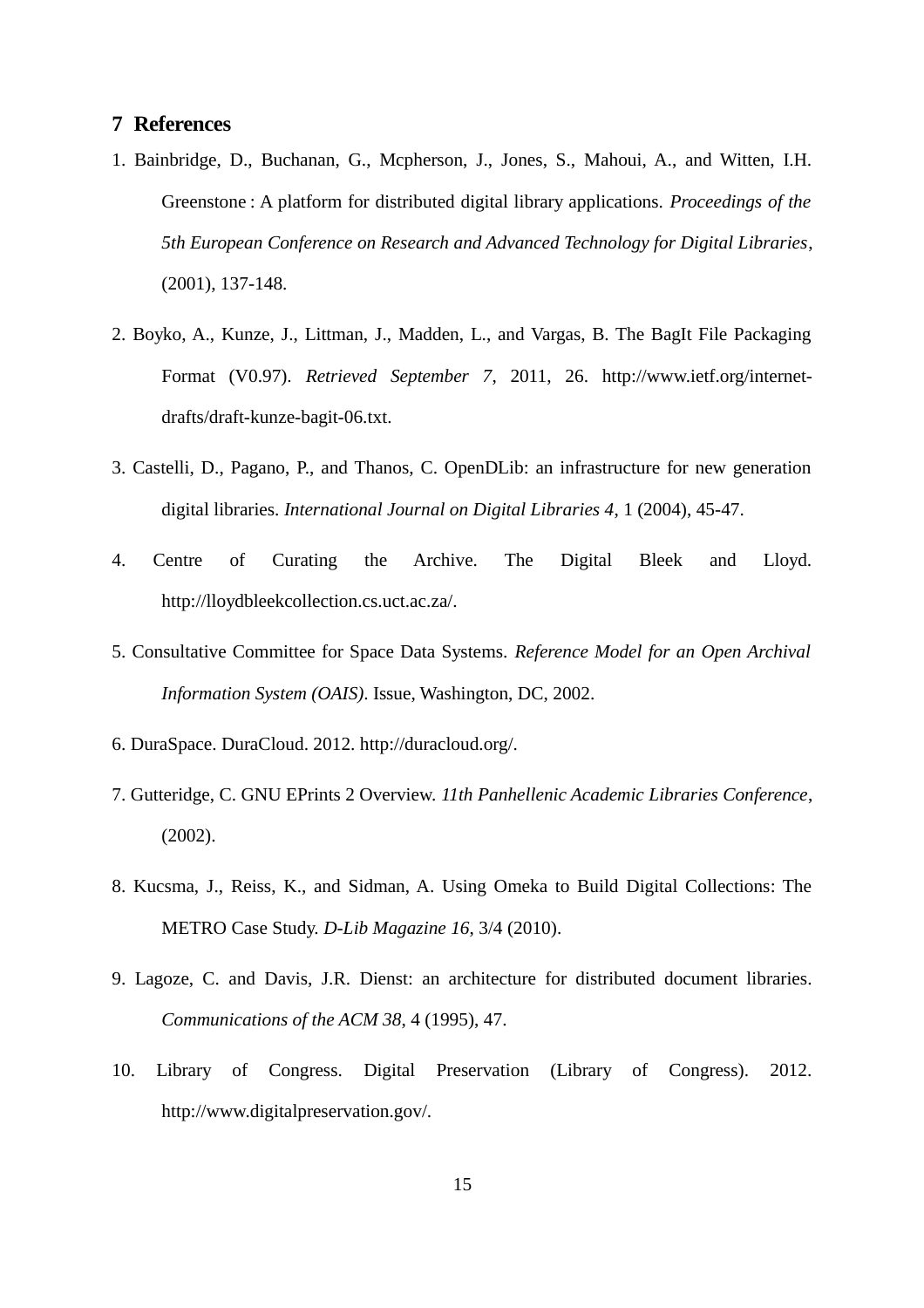- 11. Library of Congress. NDIIPP Partner Tools and Services Inventory. 2012. http://www.digitalpreservation.gov/tools/.
- 12. Maniatis, P., Roussopoulos, M., and Giuli, T. The LOCKSS peer-to-peer digital preservation system. *on Computer Systems ( 23*, 1 (2005), 2-50.
- 13. Premis Editorial Committee. PREMIS PREMIS Data Dictionary for Preservation Metadata. *Preservation*, 2008.
- 14. RLG/OCLC Working Group on Digital Archive Attributes. *Trusted Digital Repositories: Attributes and Responsibilities*. Mountain View, CA, 2002.
- 15. Skinner, K. and Gore, E. The MetaArchive Cooperative: chronicles in distributed digital preservation. *Proceedings of the 2010 Roadmap for Digital Preservation Interoperability Framework Workshop*, ACM (2010), 8.
- 16. Suleman, H. and Fox, E.A. A Framework for Building Open Digital Libraries. *D-Lib Magazine 7*, 12 (2001).
- 17. Suleman, H., Bowes, M., Hirst, M., and Subrun, S. Hybrid online-offline digital collections. *Proceedings of the 2010 Annual Research Conference of the South African Institute of Computer Scientists and Information Technologists on - SAICSIT '10*, ACM Press (2010), 421-425.
- 18. Suleman, H. Digital Libraries Without Databases: The Bleek and Lloyd Collection. *Proceedings of Research and Advanced Technology for Digital Libraries, 11th European Conference (ECDL 2007)*, Springer Berlin / Heidelberg (2007), 392-403.
- 19. Suleman, H. An African Perspective on Digital Preservation Keywords Motivation for Preservation Why an African Perspective. *Africa*, (2008), 1-9.